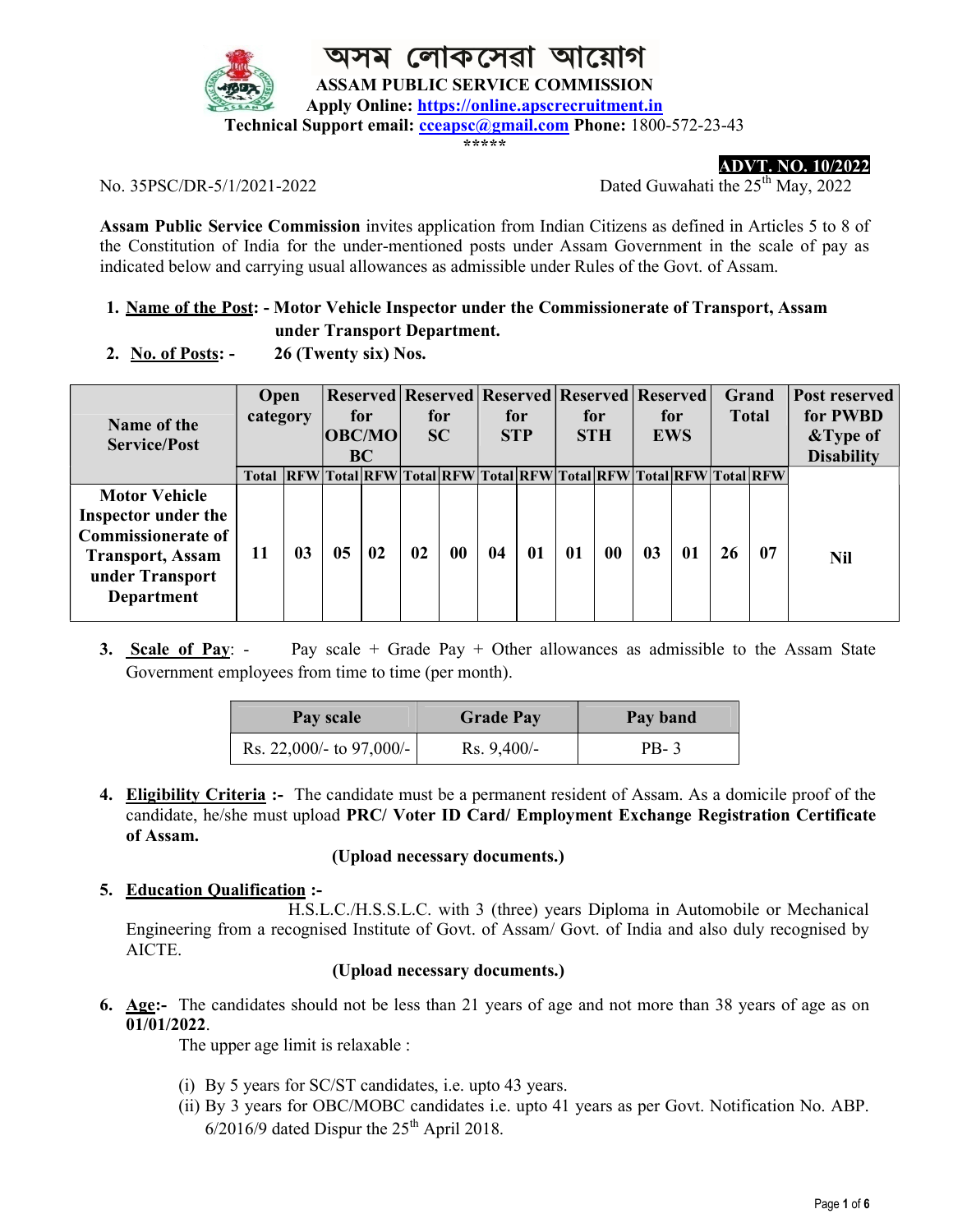The age limit of the candidates will be calculated on the basis of the Matriculation / HSLC Admit Card or Pass Certificate issued by a recognized Central/State Board/Council and no other document shall be accepted in lieu of the mentioned documents.

#### (Upload necessary documents.)

## 7. PHYSICAL FITNESS:- A candidate shall be:

a. of sound health, both mentally and physically and free from organic defect bodily infirmity likely to interfere with efficient performance of his duties, and

b. required to undergo medical examination before appointment to the service.

## NOTE:-

- i) Applicants who had submitted applications in response to this office Advt. issued vide Advertisement No. 9/2020, dated 13<sup>th</sup> October 2020 for the post of Motor Vehicle Inspector and possess the educational qualifications as mentioned in Clause 5 of this advertisement will be eligible for the said posts of MVI. However, they will have to apply afresh and submit/upload acknowledgement receipt & GRN No. of pervious application.
- ii) Candidates who had submitted applications earlier in response to this office Advt. no. 9/2020, dated  $13<sup>th</sup>$  October 2020 and possess the educational qualifications as mentioned in Clause 5 of this advertisement but whose age has now exceeded the maximum age limit prescribed in this advertisement will be eligible to apply for the said posts of MVI, provided that age was within the maximum age limit as on 01.01.2020 against the earlier advertisement, subject to production of acknowledgement receipt & GRN No. of pervious application.
- iii) Candidates who had submitted applications earlier in response to Advt. no. 9/2020, dated 13<sup>th</sup> October 2020 and are eligible as per the criteria and educational qualification laid down in this advertisement, are not required to pay the application fees, subject to production of acknowledgement receipt & GRN No. of the previous application.

iv) Applicants of the earlier advertisement, who do not fulfil the required educational qualification as mentioned in Clause 5 of this advertisement may apply for refund of application fee. The details of the refund process shall be notified later on.

# (i) STARTING DATE FOR ONLINE APPLICATION : 27-05-2022

## (ii) CLOSING DATE FOR ONLINE APPLICATION : 27-06-2022

 APPLICATION FEES: Under the Digital India initiative by Ministry of Electronics and Information Technology (MeitY), Government of India, APSC has decided to launch its Online Recruitment portal with the help of CSC-SPV, a MeitY approved organization, which will charge a processing fee of Rs. 30.00/- + 18% tax = Rs.35.40/- from each candidate. The Application Fee is as per Govt. Notification No. FEG.32/2016/8-A dated Dispur the 28<sup>th</sup> October, 2016 communicated vide letter No.ABP.60/2014/11 dated  $2<sup>nd</sup>$  February 2018 and Govt. Memorandum No. ABP 180/2017/105 dated Dispur the 7<sup>th</sup> January, 2019. for persons with benchmark disabilities (PWBD) candidates.

| SI.<br>No | Category       | <b>Application fee</b><br>(Rs) | <b>Processing Fee</b><br>Charged by<br>$CSC-SPV$ $(Rs)$ | <b>Taxable amount</b><br>on processing fee<br>(a)18% | <b>Total Amount</b><br>(Rs) |
|-----------|----------------|--------------------------------|---------------------------------------------------------|------------------------------------------------------|-----------------------------|
| 1.        | General/EWS    | 250                            | 30                                                      | 5.40                                                 | 285.40                      |
| 2.        | SC/ST/OBC/MOBC | 150                            | 30                                                      | 5.40                                                 | 185.40                      |
| Ć.        | <b>BPL</b>     | Nil                            | 30                                                      | 5.40                                                 | 35.40                       |
| 4.        | <b>PWBD</b>    | Nil                            | 30                                                      | 5.40                                                 | 35.40                       |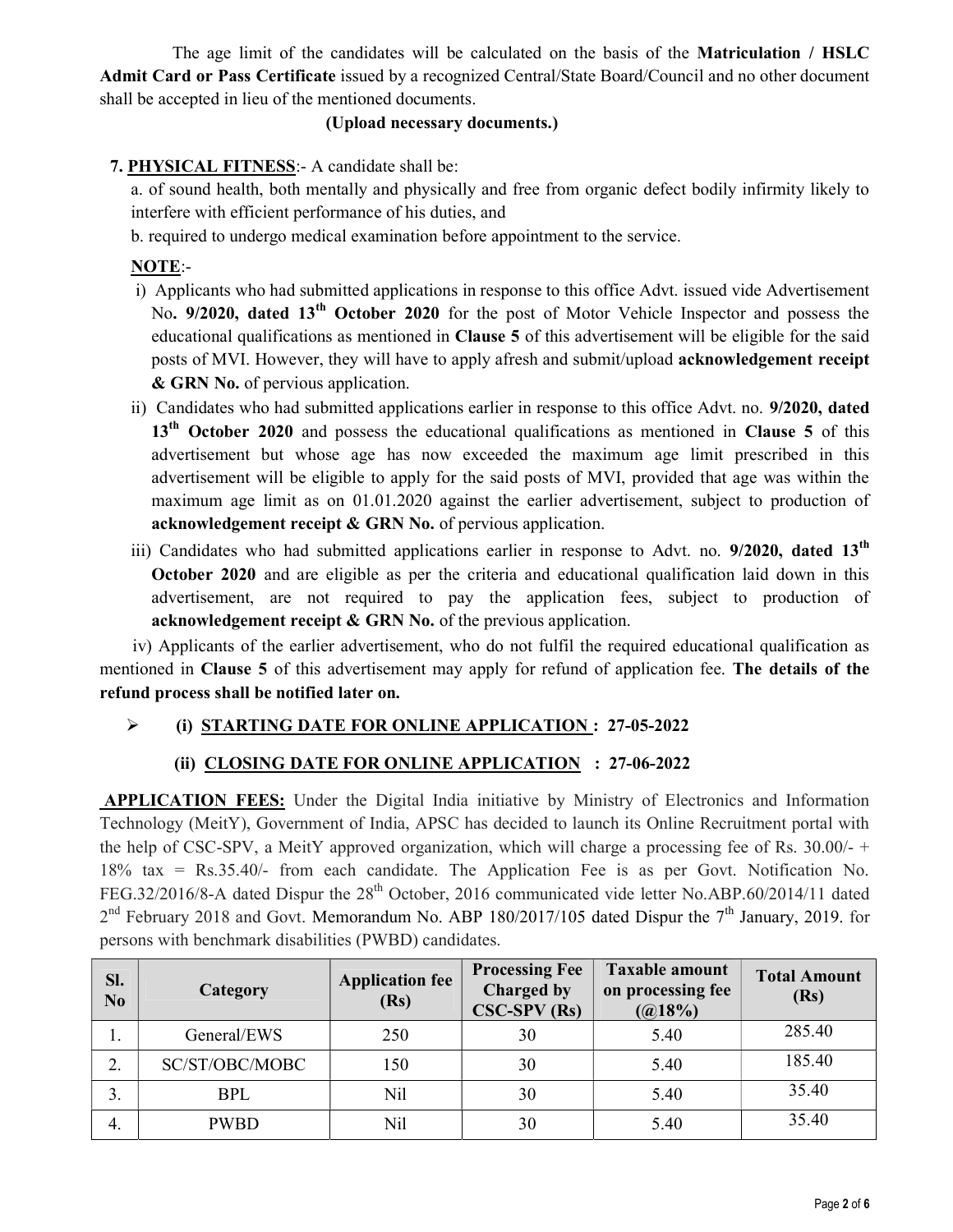(i) Applications without the prescribed fee would not be considered and summarily rejected. No representation against such rejection would be entertained.

### (ii) Fees once paid shall not be refunded under any circumstances nor can the fees be held in reserve for any other examination or selection.

 (iii) EWS candidates must produce Income & Assets certificate of the family issued by the officer not below the rank of Circle Officer as per provision of Para 5 of Govt. OM No.ABP.07/2019/4, dated 10- 04-2019. Kindly, refer to the

Govt. OM No.ABP.07/2019/16 dated 31-12-2019. Candidates may download the specimen copy of EWS Certificate on www.apsc.nic.in under "Forms & Downloads".

## LAST DATE FOR PAYMENT OF APPLICATION FEE: 29-06-2022

## PERSONS WITH BENCHMARK DISABILITY

 Physically Handicapped (PH) Persons or Persons with disabilities, as indicated against various item(s) in the VACANCY DETAILS, can apply to the respective posts even if the post is not reserved for them but has been identified as Suitable. However, such candidates will be considered for selection to such post by general standard of merit. Persons suffering from not less than 40% of relevant disability shall alone be eligible for the benefit of reservation and other relaxations as permissible under the rules. Thus, Physically Handicapped (PH) persons can avail benefit:

 (i). Reservation and other concessions and relaxation as permissible under the rules only when degree of physical disability is 40% or more and the posts are reserved for PH candidates.

 (ii). Other Concessions and Relaxations as permissible under the rules only when degree of physical disability is 40% or more and the posts are suitable for PH candidates.

## > HOW TO APPLY

- 1. Applicants are required to apply online through APSC's recruitment website. No other means/ mode of application will be accepted and the Application will be summarily rejected.
- 2. Applicants who have not registered yet, in Online Recruitment Portal of APSC are first required to go to the APSC's recruitment website https://online.apscrecruitment.in and register themselves by clicking on 'Register Here' link and complete the One Time Registration(OTR) process by providing basic details.
- 3. CANDIDATES ARE ADVISED TO REGISTER WITH VALID AND ACTIVE E-MAIL ADDRESS IN THE ONLINE APPLICATION. INTERVIEW SCHEDULE AND REQUIREMENTS WITH REGARD TO COPIES OF CERTIFCATES TO BE SUBMITTED IN RESPECT OF CLAIMS MADE IN THE ONLINE APPLICATION, WILL BE INTIMATED TO THE CANDIDATES THROUGH THE WEBSITE OF THE COMMISSION IN DUE COURSE OF TIME.
- 4. After creating an account, applicants need to login with the credentials.
- 5. After login, applicants need to provide One Time Registration details such as Personal Information, Educational Qualification, Work Experience, Photo (Min size-20 KB & Max size-200 KB and not older than 3 months) & Signature (Min size-20 KB & Max size-200 KB) and other required documents. Once these details are submitted, applicants will be able to download the One Time Registration details. Then applicants can click on Home->Dashboard and see the live advertisements of APSC in 'Apply Section'. Please note that One Time Registration details need to be provided only once.
- 6. The applicants are advised to read the eligibility criteria and other relevant details carefully before applying for the advertisement. Mandatory fields in the online form are marked with \* (asterisk) sign.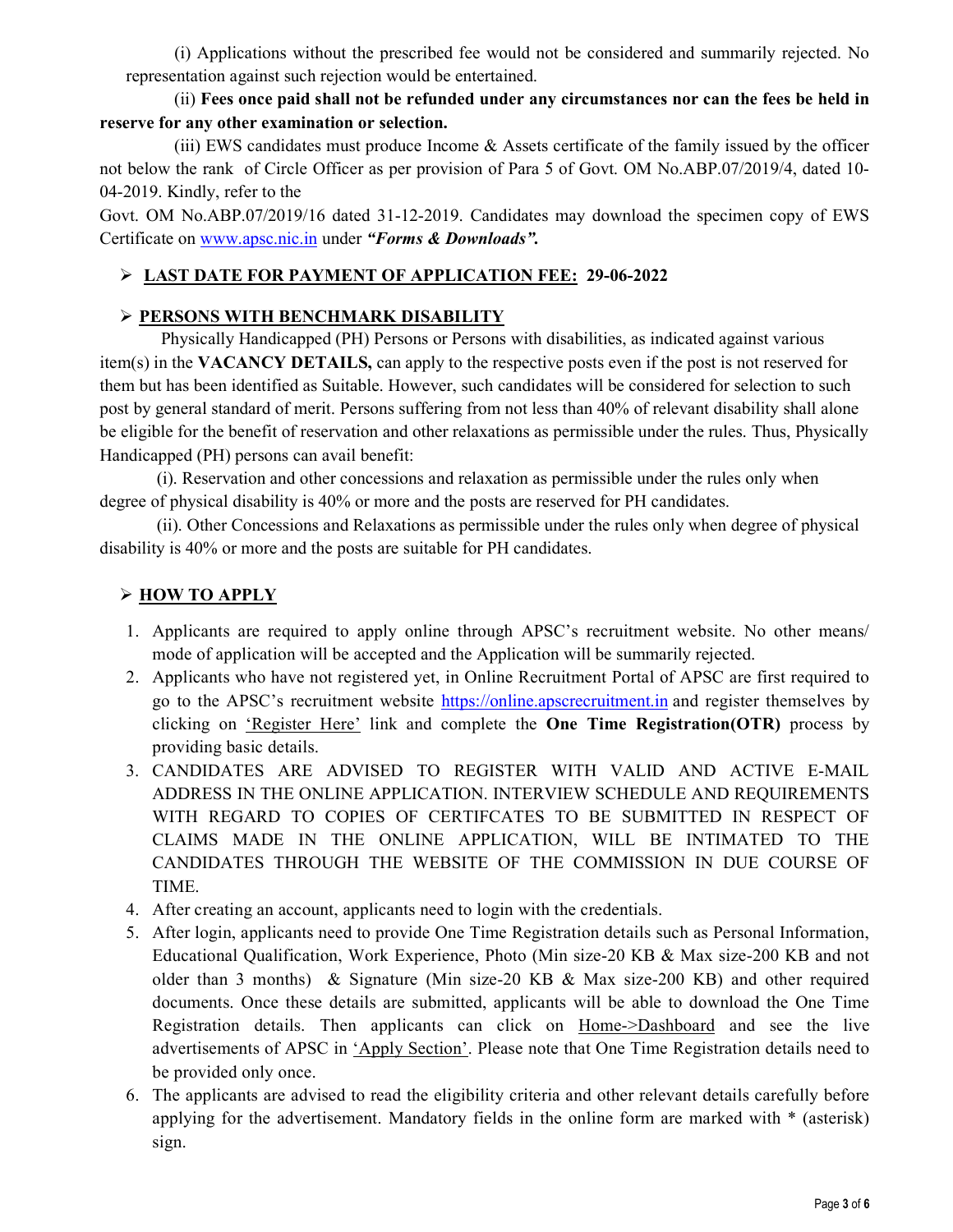- 7. Candidates must submit the details of documents like Certificate No., Issue date, Issuing authority and upload the documents/certificates (whenever asked for) in support of the claims made by them in the Application Form like, Date of Birth, Experience, Qualification(s) etc. or any other information, in pdf file in such a way that the file size does not exceed 200 KB and is legible when a printout taken. For that purpose, the applicant may scan the documents/certificates in 200 dpi grey scale.
- 8. Document details submitted in the online application form will be verified at the time of Personal Viva-Voce Interview.
- 9. Applicant should carefully fill all the information as asked in the application form and click on the declarations checkbox to enable the 'Preview' button before final submission.
- 10. Applicants must ensure all relevant fields in the application are filled in correctly before final submission, since editing after final submission will not be allowed.
- 11. After previewing the details filled in by the applicant he/she can either click 'Submit' for final submission or click 'Cancel' button for necessary corrections before final submission of the Application Form.
- 12. On completion of form submission applicant has to pay application fee along with processing fee as applicable.
- 13. Application fee once paid by the applicant will not be refunded.
- 14. In case of failure of the payment applicant should click on button **'Validate Payment'** to verify the payment from bank. In instances of double debit i.e. amount debited twice for the same transaction, the bank will automatically refund the fee to the applicant within 5-7 working days.
- 15. On successful completion of your complete application, an auto-generated email message will be sent on your registered email-id.
- 16. Applicant's application will not be considered if fee is not paid for that application.
- 17. Applicant may also fill their online form through Common Service Centers. Applicants without debit card/Internet banking may visit nearest CSCs.
- 18. Candidates with less than 40% disability will not be considered for any relaxation which is applicable to Persons with benchmark disability candidates.
- 19. The applicants are advised to submit only single Online Recruitment Application for each post; however, if somehow, if he/she submits multiple Online Recruitment Applications for one post, then he/she must ensure that Online Recruitment Application with the higher "Application Number" is complete in all respects including fee. Fee paid against one "Application Number" shall not be adjusted against any other "Application Number".
- 20. After submitting the Online Application, the candidates are required to take out a print out of the finally submitted Online Recruitment Application and retain the hardcopy of the Online Application Form.
- 21. The candidates are advised to submit the Online Recruitment Application well in advance without waiting for the closing date.
- 22. For any payment related issues, one can reach the following helpdesk numbers –

 GRAS Helpline (Telephonic):1800-212-11-88-66 (From 10:00 AM to 6:00 PM on all working days)

GRAS Helpdesk- https://assamegras.gov.in/helpdesk/

- 1. Click 'Submit a ticket' $\rightarrow$  Click 'Payment Related'
- 2. Fill-in your payment related details. Click 'Submit ticket'

 Bank - For any bank related issue we suggest applicants to contact their respective bank branches. 23. For any other issues related to online application form you can contact the following-

Email: cceapsc@gmail.com

Contact No: 1800-572-23-43 (From 10:00 AM to 5:00 PM on all working days.)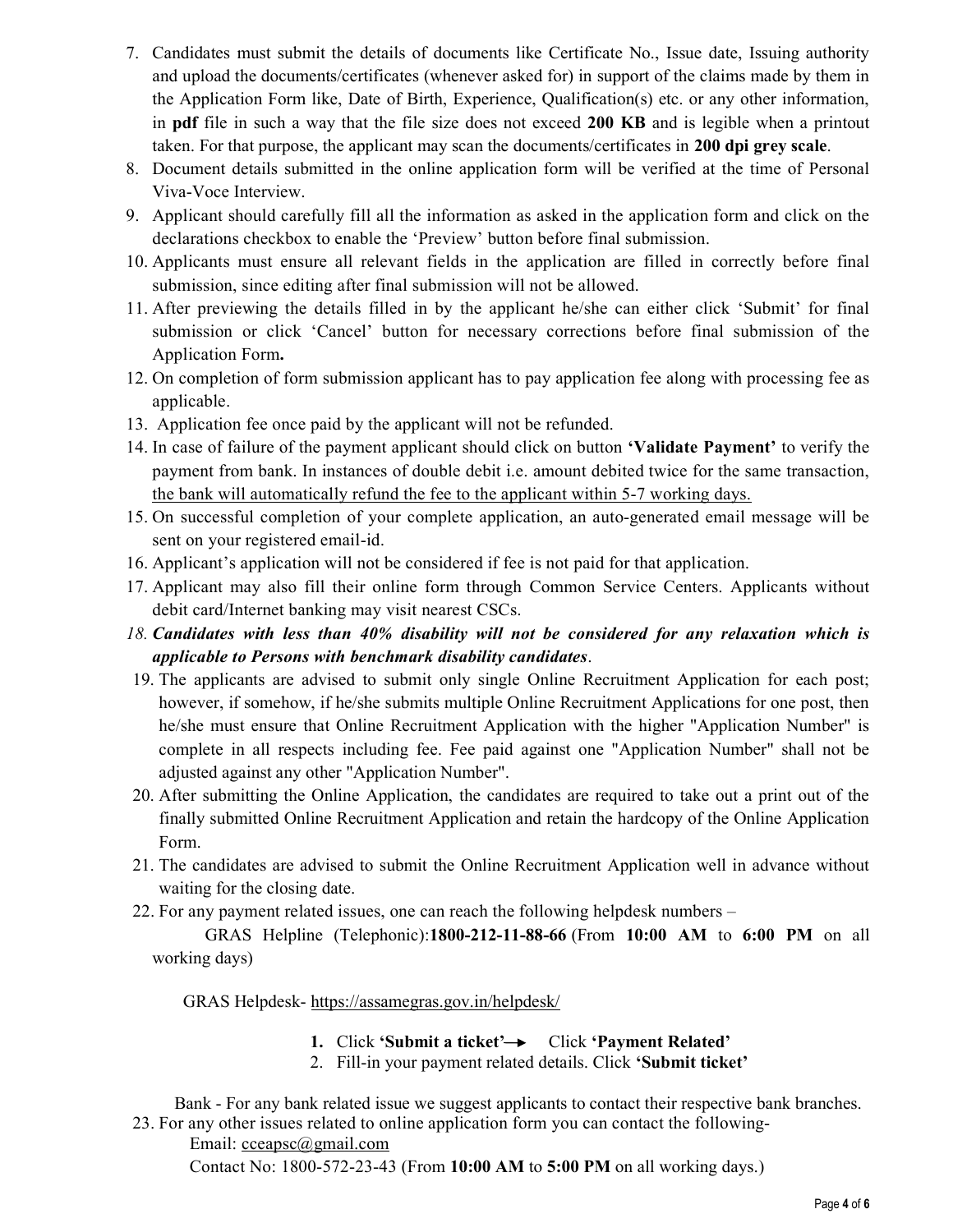## > POINTS TO NOTE:

- 1. The candidates before applying for the post(s)/service(s) should ensure that they fulfill all the eligibility conditions. Their admission at all the stages of selection in which they are admitted by the Commission will be purely provisional and under scrutiny, subject to their satisfying the prescribed eligibility conditions. If on verification at any time or any stage before or after the Screening Examination or Written Examination and Interview Test, it is found that they do not fulfill any of the eligibility conditions; their candidature for the post(s)/service(s) will be cancelled by the Commission.
- 2. It is for the candidates themselves to see whether they satisfy the prescribed physical requirement (physical standard) and whether he/she is eligible to apply where Examination of physical standard is conducted by the State Govt. before making any appointment.
- 3. No request for withdrawal of candidature received from a candidate after he/she has submitted his/her application will be entertained under any circumstances.
- 4. At any stage of the selection process no candidate shall be allowed to change his/her category (of caste etc)/sub-category/sub-categories as claimed by him/her in the original application form/online application form submitted to the Commission.
- 5. The candidates who furnish wrong, erroneous or incorrect information in their application form may be disqualified from appearing for any post before the Commission up to a period to be specified by the Commission.
- 6. In case of detection of any false declaration / statement made by any applicant, his/her application will be rejected and will also be penalized as per prevailing Rules/Law. If in any case, submission of false material facts with a view to hoodwinking the Commission is detected even after the recommendation is made, the Commission may refer the matter to Government for taking necessary action.
- 7. The candidates shall have to produce identity proof like Pan Card, Driving Licence,Passport, Current ID card issued by the educational institutions, Voter ID Card, Aadhar Card (wherever applicable) at the time of Screening/Written test and Viva- Voice/ Interview.
- 8. The date for determining the eligibility of all candidates in every respect shall be the closing date for submitting the Online Recruitment Application on the website **https://online.apscrecruitment.in.** unless specifically mentioned in the recruitment advertisement.
- 9. Candidates must, if required, attend a personal interview/VIVA-VOCE at a specific place, as may be fixed by the Commission. The Commission does not defray the traveling or other expenses of candidates summoned for interview.
- 10. Candidates must be in sound bodily health. They must, if selected be prepared to undergo such medical examination and satisfy such medical authority as Government may require.
- 11. Candidates will be informed of the final result in due course through APSC website/News paper and any interim enquiries about the result are therefore, unnecessary and will not be attended to. The Commission do not enter into correspondence with the candidates about reasons for their non selection for interview/appointment.
- 12. Canvassing in any form will disqualify a candidate.

## > DOCUMENTS/CERTIFICATES TO BE PRODUCED AT THE TIME OF INTERVIEW.

 The hardcopy of the online application and the following Original Documents/Certificates along with **Self-attested** copies and other items specified in the Intimation Letter./Admit Card for interview are to be produced at the time of interview, failing which the candidate would not be allowed to appear in the Interview:-

a) Matriculation/10th Standard/HSLC Admit Card/Pass Certificate issued by Central/State Board clearly indicating Date of Birth in support of their claim of age.